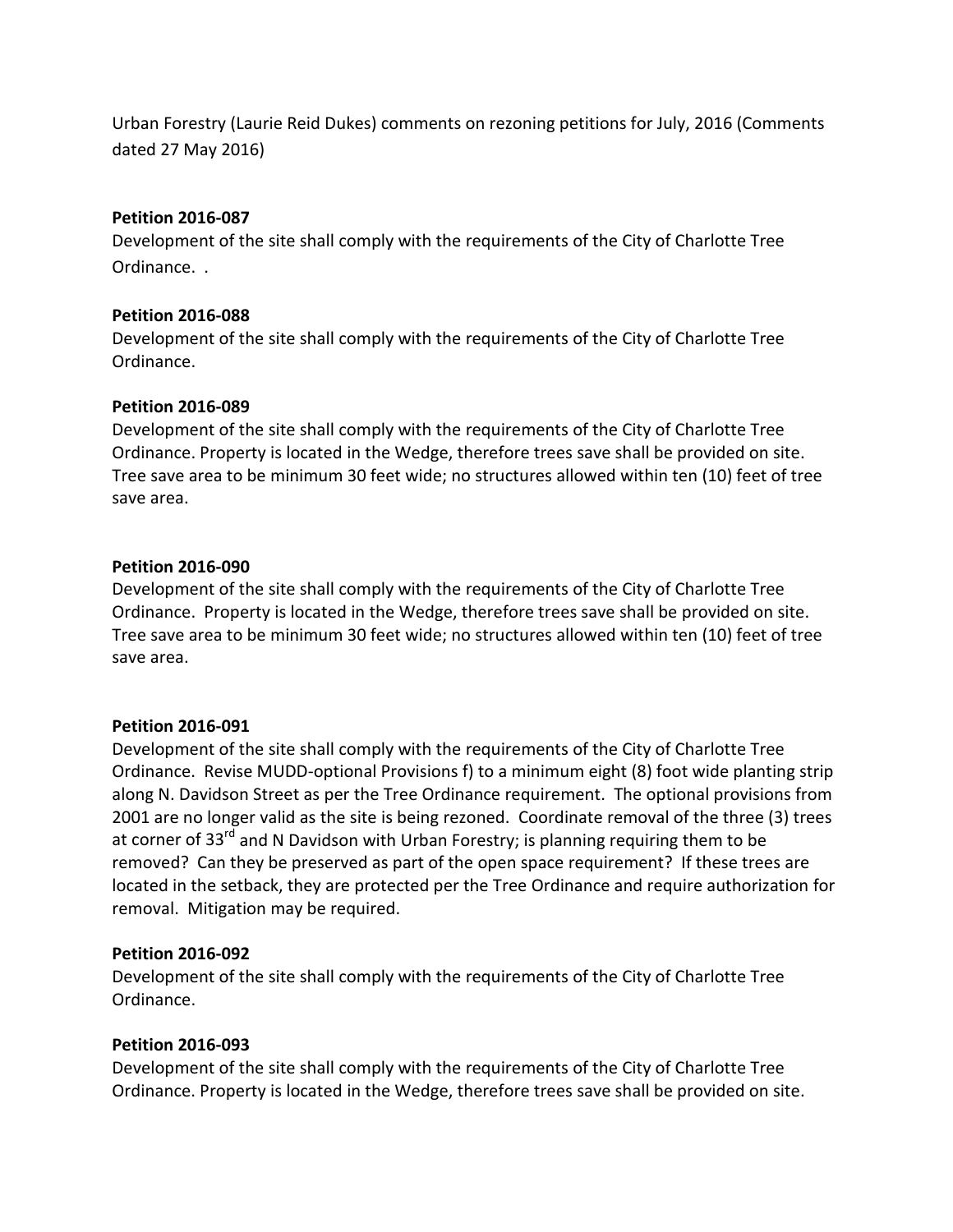Tree save area to be minimum 30 feet wide; no structures allowed within ten (10) feet of tree save area.

## **Petition 2016-094**

Development of the site shall comply with the requirements of the City of Charlotte Tree Ordinance.

## **Petition 2016-095**

Development of the site shall comply with the requirements of the City of Charlotte Tree Ordinance.

## **Petition 2016-096**

Development of the site shall comply with the requirements of the City of Charlotte Tree Ordinance. Property is located in the Wedge, therefore trees save shall be provided on site. Tree save area to be minimum 30 feet wide; no structures allowed within ten (10) feet of tree save area.

## **Petition 2016-097**

Development of the site shall comply with the requirements of the City of Charlotte Tree Ordinance. Property is located in the Wedge, therefore trees save shall be provided on site. Tree save area to be minimum 30 feet wide; no structures allowed within ten (10) feet of tree save area.

#### **Petition 2016-098**

Development of the site shall comply with the requirements of the City of Charlotte Tree Ordinance.

#### **Petition 2016-099**

Development of the site shall comply with the requirements of the City of Charlotte Tree Ordinance. Property is located in the Wedge, therefore trees save shall be provided on site. Tree save area to be minimum 30 feet wide; no structures allowed within ten (10) feet of tree save area.

# **Petition 2016-100**

Development of the site shall comply with the requirements of the City of Charlotte Tree Ordinance.

#### **Petition 2016-101**

Development of the site shall comply with the requirements of the City of Charlotte Tree Ordinance. Property is located in the Wedge, therefore trees save shall be provided on site. Tree save area to be minimum 30 feet wide; no structures allowed within ten (10) feet of tree save area.